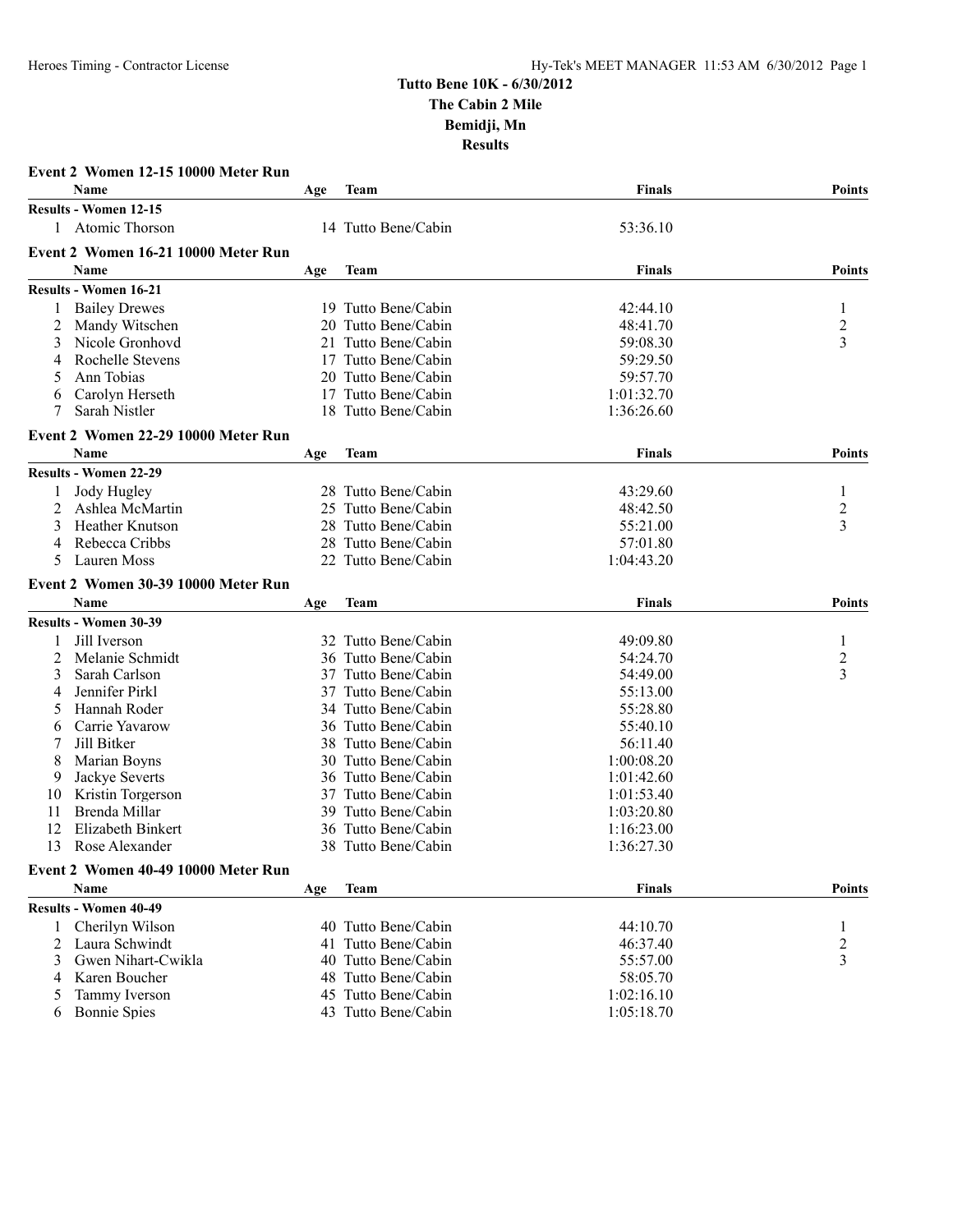#### **Results - Women 40-49 ... (Event 2 Women 40-49 10000 Meter Run) Name Age Team Finals Points** 7 Lynette Poppenberg 47 Tutto Bene/Cabin 1:14:32.90 **Event 2 Women 50-59 10000 Meter Run Name Age Team Finals Points Results - Women 50-59** 1 Terri Beckett 51 Tutto Bene/Cabin 55:38.70 1 Mary Sarafolean 54 Tutto Bene/Cabin 56:17.80 2<br>
Sandy Underwood 59 Tutto Bene/Cabin 57:15.20 3 3 Sandy Underwood 59 Tutto Bene/Cabin 57:15.20 3 4 Kari Howe 53 Tutto Bene/Cabin 1:04:10.40<br>5 Lin Gregg 52 Tutto Bene/Cabin 1:04:10.50 5 Lin Gregg 52 Tutto Bene/Cabin 1:04:10.50 6 Cathy Thompson 55 Tutto Bene/Cabin 1:12:43.60 **Event 2 Boys 11&U 10000 Meter Run Name Age Team Finals Points Results - Men 11 & Under** 1 Tyler Grensteiner 11 Tutto Bene/Cabin 1:00:37.40 **Event 2 Men 12-15 10000 Meter Run Name Age Team Finals Points Results - Men 12-15** 1 Brad Massey 14 Tutto Bene/Cabin 1 49:30.50 1 2 Cody Roder 13 Tutto Bene/Cabin 1:04:14.20 2<br>3 Sam Serleth 12 Tutto Bene/Cabin 1:14:16.30 2 3 Sam Serleth 12 Tutto Bene/Cabin 1:14:16.30 4 Conner Binkert 13 Tutto Bene/Cabin 1:33:36.10 **Event 2 Men 16-21 10000 Meter Run Name Age Team Finals Points Results - Men 16-21** 1 Nathan Engel 20 Tutto Bene/Cabin 36:01.00 1 2 Samuel Carlson 16 Tutto Bene/Cabin 36:16.10 2<br>3 Ben Nelson 16 Tutto Bene/Cabin 39:01.40 3 3 Ben Nelson 16 Tutto Bene/Cabin 39:01.40 4 Michael Nelson 16 Tutto Bene/Cabin 40:12.40 5 Kyle Kleve 20 Tutto Bene/Cabin 41:41.30 6 Scot Hulsebus 18 Tutto Bene/Cabin 42:32.20 7 Adam Holter 18 Tutto Bene/Cabin 43:06.30 8 Jack Massey 16 Tutto Bene/Cabin 43:12.70 9 Zach Jones 17 Tutto Bene/Cabin 47:52.50 10 Ryan Wigley 20 Tutto Bene/Cabin 50:44.50 11 Henry Dobbs 19 Tutto Bene/Cabin 55:14.70 12 Jacob Perlson 19 Tutto Bene/Cabin 56:27.40 **Event 2 Men 22-29 10000 Meter Run Name Age Team Finals Points Results - Men 22-29** 1 Ben Bruce 28 Tutto Bene/Cabin 37:15.70 1 2 Chad Boem 25 Tutto Bene/Cabin 41:15.90 2 3 Matthew Wolf 29 Tutto Bene/Cabin 41:29.00 3 4 Nathan Peske 29 Tutto Bene/Cabin 43:17.60<br>5 Zach Olson 25 Tutto Bene/Cabin 43:33.40 5 Zach Olson 25 Tutto Bene/Cabin 6 Croix Fylpaa 24 Tutto Bene/Cabin 44:33.10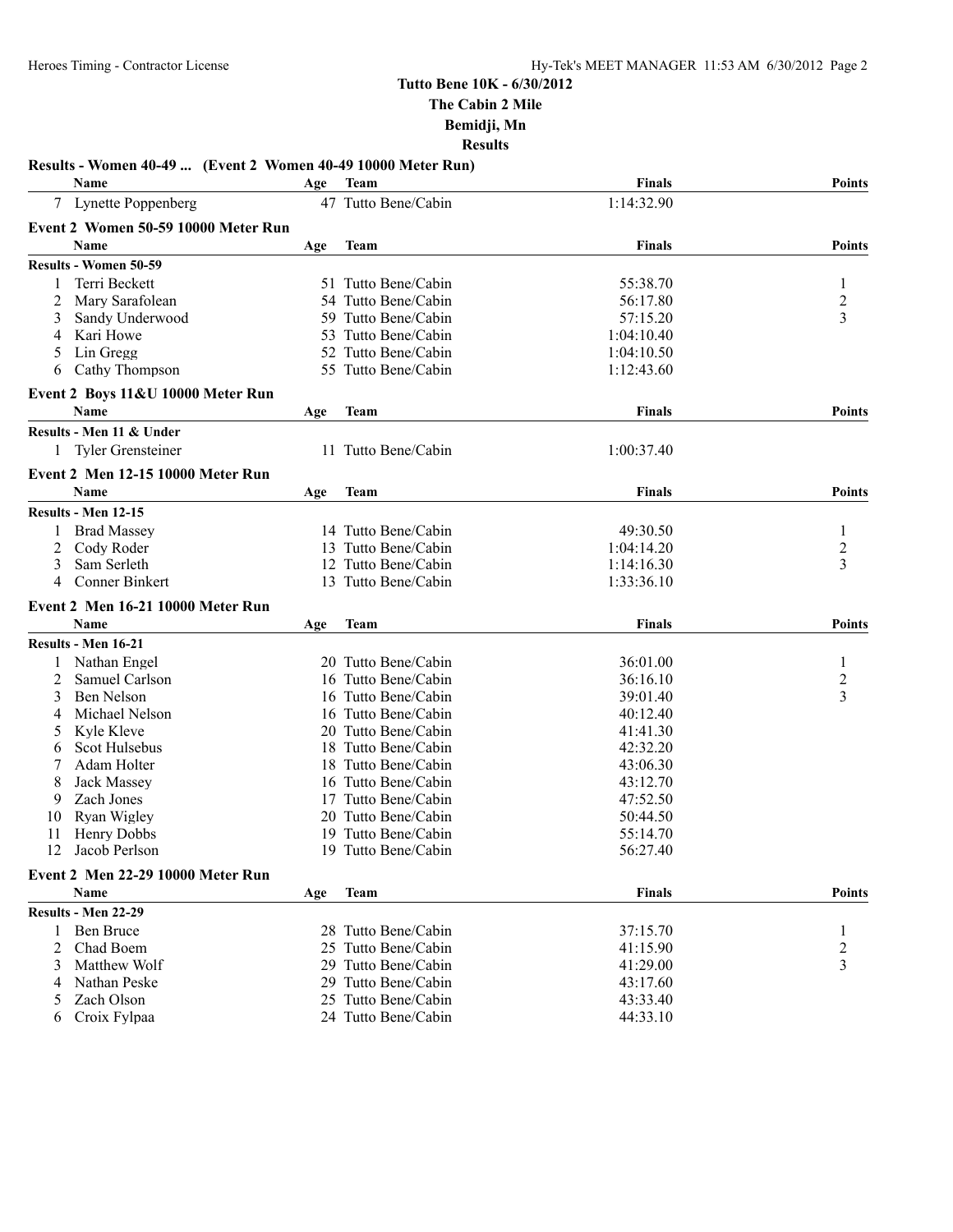#### **Results - Men 22-29 ... (Event 2 Men 22-29 10000 Meter Run) Name Age Team Finals Points** 7 Nathan Harper 25 Tutto Bene/Cabin 48:17.40<br>
23 Tutto Bene/Cabin 49:25.00<br>
23 Tutto Bene/Cabin 49:25.00 8 Paul Eckstein 23 Tutto Bene/Cabin 49:25.00 9 Josh Marti 27 Tutto Bene/Cabin 54:58.80 10 Brett Leach 28 Tutto Bene/Cabin 55:22.30 **Event 2 Men 30-39 10000 Meter Run Name Age Team Finals Points Results - Men 30-39** 1 Matt Zak 39 Tutto Bene/Cabin 37:38.60 1<br>2 Andrew Ronnnevik 32 Tutto Bene/Cabin 41:34.90 2 2 Andrew Ronnnevik 32 Tutto Bene/Cabin 41:34.90 2<br>3 Nathan Wisehart 32 Tutto Bene/Cabin 42:38.50 3 3 Nathan Wisehart 32 Tutto Bene/Cabin 42:38.50 3 4 Joe Johnson 32 Tutto Bene/Cabin 43:06.20<br>5 Paul Ouinn 32 Tutto Bene/Cabin 43:21.50 5 Paul Quinn 32 Tutto Bene/Cabin 43:21.50<br>6 Brad Kuzel 32 Tutto Bene/Cabin 43:29.30 6 Brad Kuzel 32 Tutto Bene/Cabin 43:29.30 7 Michael Galloway 35 Tutto Bene/Cabin 43:40.40 8 Eloy Cecena 38 Tutto Bene/Cabin 44:08.20 9 Ekren Miller 32 Tutto Bene/Cabin 44:59.40 10 Doug Prazak 37 Tutto Bene/Cabin 45:17.80 11 Tim Hugley 27 Tutto Bene/Cabin 45:51.80<br>12 Dan Hoody 32 Tutto Bene/Cabin 48:30.90 12 Dan Hoody 32 Tutto Bene/Cabin 13 John Robinson 32 Tutto Bene/Cabin 48:47.50<br>14 Eric H Carlson 31 Tutto Bene/Cabin 49:01.00 14 Eric H Carlson 31 Tutto Bene/Cabin 49:01.00 15 John Mueller 39 Tutto Bene/Cabin 51:12.30 16 Chad Kemper 37 Tutto Bene/Cabin 54:01.10<br>17 Eric Carlson 32 Tutto Bene/Cabin 55:02.90 17 Eric Carlson 32 Tutto Bene/Cabin 55:02.90<br>18 Phil Knutson 30 Tutto Bene/Cabin 55:21.00 18 Phil Knutson 30 Tutto Bene/Cabin 55:21.00 19 Dennis Alexander 37 Tutto Bene/Cabin 1:36:26.50 **Event 2 Men 40-49 10000 Meter Run Name Age Team Finals Points Results - Men 40-49** 1 John Lavin 45 Tutto Bene/Cabin 42:12.20 1 2 Willard Malwitz 47 Tutto Bene/Cabin 46:25.40 2 3 Richard Moen 48 Tutto Bene/Cabin 49:01.20 3 4 Kory Young 48 Tutto Bene/Cabin 52:09.90 5 Bob Milne 47 Tutto Bene/Cabin 53:58.70 6 Mike Mueller 43 Tutto Bene/Cabin 54:51.00 7 Doug Jones 43 Tutto Bene/Cabin 58:47.70 8 Gerry Grensteiner 44 Tutto Bene/Cabin 1:00:37.80 9 Kevin Spies 42 Tutto Bene/Cabin 1:00:49.40 10 Paul Poppenberg 1:09:17.30<br>
11 Dana Engesather 1:09:17.30<br>
11 Dana Engesather 1:19:25 20 11 Dana Engesather 42 Tutto Bene/Cabin 1:19:25.20 **Event 2 Men 50-59 10000 Meter Run Name Age Team Finals Points Results - Men 50-59** 1 Lee Hanson 53 Tutto Bene/Cabin 41:57.70 1<br>2 Mark Peske 55 Tutto Bene/Cabin 43:23.70 2 55 Tutto Bene/Cabin 43:23.70 3 David Becker 54 Tutto Bene/Cabin 45:48.50 3